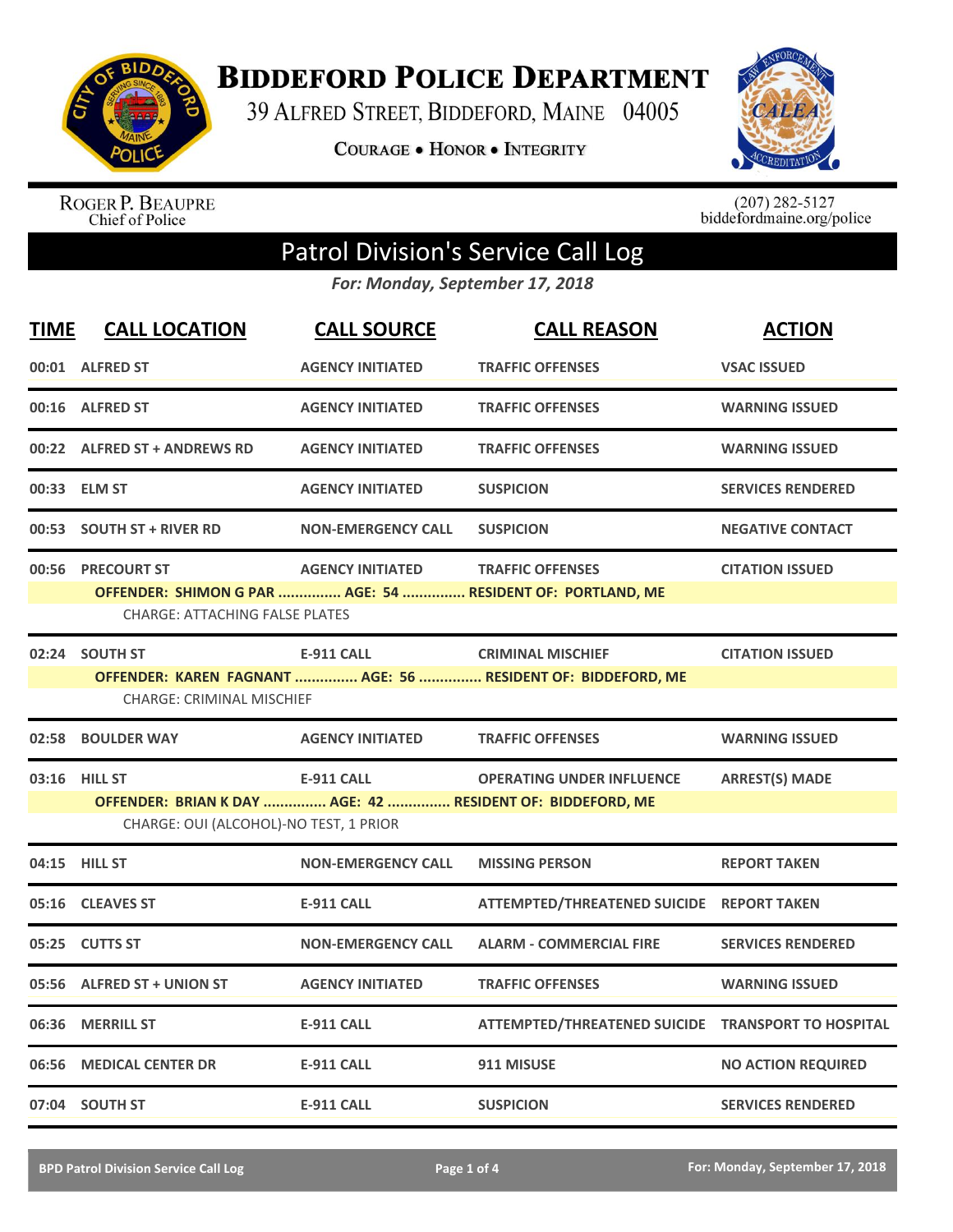| <b>TIME</b>                                                                                                                     | <b>CALL LOCATION</b>             | <b>CALL SOURCE</b>        | <b>CALL REASON</b>                 | <b>ACTION</b>             |
|---------------------------------------------------------------------------------------------------------------------------------|----------------------------------|---------------------------|------------------------------------|---------------------------|
| 07:27                                                                                                                           | <b>MAIN ST</b>                   | <b>NON-EMERGENCY CALL</b> | <b>ARTICLES LOST/FOUND</b>         | <b>SERVICES RENDERED</b>  |
|                                                                                                                                 | 07:33 CLARENDON ST               | <b>NON-EMERGENCY CALL</b> | <b>ASSAULT</b>                     | <b>REPORT TAKEN</b>       |
|                                                                                                                                 | 08:21 PETER POND LN              | <b>E-911 CALL</b>         | 911 MISUSE                         | <b>WARNING ISSUED</b>     |
|                                                                                                                                 | 08:30 WASHINGTON ST + FEDERAL ST | <b>RADIO</b>              | <b>JUVENILE OFFENSES</b>           | <b>SERVICES RENDERED</b>  |
|                                                                                                                                 | 08:37 AMHERST ST                 | <b>NON-EMERGENCY CALL</b> | <b>PARKING COMPLAINT</b>           | <b>SERVICES RENDERED</b>  |
|                                                                                                                                 | 09:14 ALFRED ST                  | <b>NON-EMERGENCY CALL</b> | <b>PARKING COMPLAINT</b>           | <b>SERVICES RENDERED</b>  |
|                                                                                                                                 | 09:29 BIRCH ST                   | <b>NON-EMERGENCY CALL</b> | <b>PARKING COMPLAINT</b>           | <b>VEHICLE TOWED</b>      |
|                                                                                                                                 | 09:45 RIVER RD                   | <b>NON-EMERGENCY CALL</b> | <b>SUSPICION</b>                   | <b>SERVICES RENDERED</b>  |
|                                                                                                                                 | 09:59 LANDRY ST                  | <b>E-911 CALL</b>         | 911 MISUSE                         | <b>NO VIOLATION</b>       |
|                                                                                                                                 | 10:00 ALFRED ST                  | <b>NON-EMERGENCY CALL</b> | <b>COURT ORDERED CHECK IN</b>      | <b>SERVICES RENDERED</b>  |
|                                                                                                                                 | 10:06 SULLIVAN ST                | <b>WALK-IN AT STATION</b> | <b>HARASSMENT</b>                  | <b>REPORT TAKEN</b>       |
|                                                                                                                                 | 10:21 HILL ST                    | <b>AGENCY INITIATED</b>   | <b>PAPERWORK</b>                   | <b>PAPERWORK SERVED</b>   |
|                                                                                                                                 | 10:36 ALFRED ST                  | <b>WALK-IN AT STATION</b> | <b>PAPERWORK</b>                   | <b>SERVICES RENDERED</b>  |
|                                                                                                                                 | 10:45 ALFRED ST                  | <b>AGENCY INITIATED</b>   | <b>PRO-ACTIVE DV RESPONSE TEAM</b> | <b>NO VIOLATION</b>       |
|                                                                                                                                 | 10:45 ALFRED ST                  | <b>NON-EMERGENCY CALL</b> | <b>VIN VERIFICATION</b>            | <b>SERVICES RENDERED</b>  |
|                                                                                                                                 | 11:04 PEARL ST                   | <b>NON-EMERGENCY CALL</b> | <b>SUSPICION</b>                   | <b>SERVICES RENDERED</b>  |
|                                                                                                                                 | 11:05 GREEN ST                   | <b>AGENCY INITIATED</b>   | <b>PRO-ACTIVE DV RESPONSE TEAM</b> | <b>NO VIOLATION</b>       |
|                                                                                                                                 | 11:34 MAPLEWOOD AVE              | <b>E-911 CALL</b>         | 911 MISUSE                         | <b>NO ACTION REQUIRED</b> |
|                                                                                                                                 | 11:36 POOL ST                    | <b>WALK-IN AT STATION</b> | <b>CHECK WELFARE</b>               | <b>SERVICES RENDERED</b>  |
|                                                                                                                                 | 11:48 ELM ST                     | <b>E-911 CALL</b>         | 911 MISUSE                         | <b>WARNING ISSUED</b>     |
|                                                                                                                                 | 11:50 SACO FALLS WAY             | <b>NON-EMERGENCY CALL</b> | <b>HARASSMENT</b>                  | <b>NO VIOLATION</b>       |
|                                                                                                                                 | 12:07 PROSPECT ST + BELMONT AVE  | <b>NON-EMERGENCY CALL</b> | <b>ARTICLES LOST/FOUND</b>         | <b>NO ACTION REQUIRED</b> |
|                                                                                                                                 | 12:08 POOL ST                    | <b>WALK-IN AT STATION</b> | <b>TRESPASSING</b>                 | <b>WARNING ISSUED</b>     |
| 12:30                                                                                                                           | <b>GRANITE ST + OAK ST</b>       | <b>AGENCY INITIATED</b>   | <b>TRAFFIC OFFENSES</b>            | <b>CITATION ISSUED</b>    |
| OFFENDER: CRISTHIAN EDUARDO MEDINA  AGE: 34  RESIDENT OF: BIDDEFORD, ME<br><b>CHARGE: OPERATING WITH SUSPENDED REGISTRATION</b> |                                  |                           |                                    |                           |
| 12:32                                                                                                                           | <b>MAIN ST</b>                   | <b>E-911 CALL</b>         | 911 MISUSE                         | <b>SERVICES RENDERED</b>  |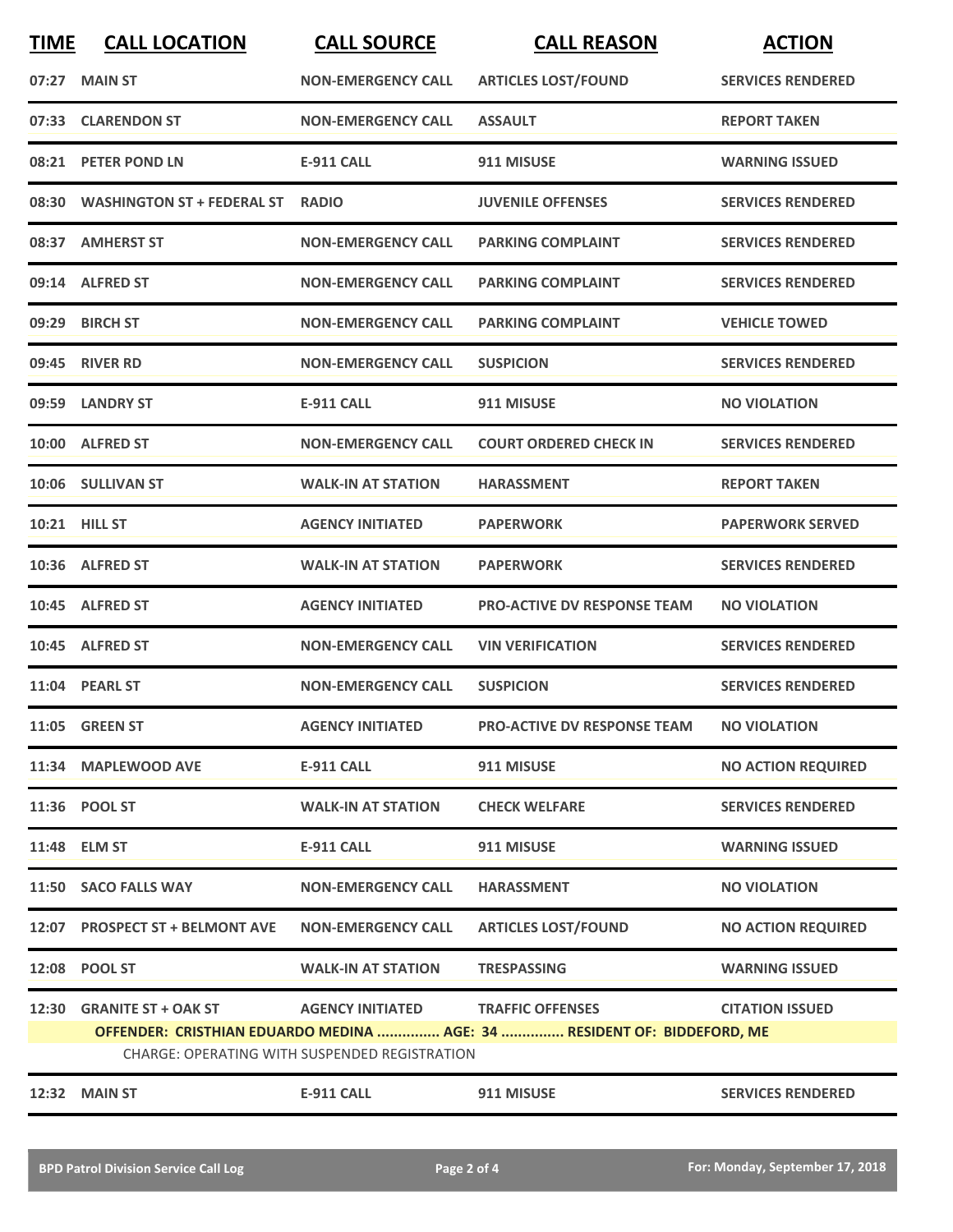| <b>TIME</b> | <b>CALL LOCATION</b>          | <b>CALL SOURCE</b>        | <b>CALL REASON</b>                        | <b>ACTION</b>             |
|-------------|-------------------------------|---------------------------|-------------------------------------------|---------------------------|
|             | 12:39 MAIN ST + ELM ST        | <b>E-911 CALL</b>         | 911 MISUSE                                | <b>NO ACTION REQUIRED</b> |
|             | 13:02 GRANITE ST + VINE ST    | <b>RADIO</b>              | <b>PARKING COMPLAINT</b>                  | <b>NO ACTION REQUIRED</b> |
|             | 13:20 FOSS ST                 | <b>AGENCY INITIATED</b>   | <b>WARRANT ARREST</b>                     | <b>SERVICES RENDERED</b>  |
|             | 13:20 SOUTH ST                | <b>E-911 CALL</b>         | 911 MISUSE                                | <b>SERVICES RENDERED</b>  |
|             | 13:37 WEST ST + ELM ST        | <b>RADIO</b>              | <b>ALL OTHER</b>                          | <b>SERVICES RENDERED</b>  |
|             | 13:41 COTTAGE ST              | <b>E-911 CALL</b>         | <b>BURGLARY</b>                           | <b>REPORT TAKEN</b>       |
|             | 13:42 BEACH AVE               | <b>E-911 CALL</b>         | 911 MISUSE                                | <b>NEGATIVE CONTACT</b>   |
|             | 13:45 DARTMOUTH ST            | <b>E-911 CALL</b>         | 911 MISUSE                                | <b>NO ACTION REQUIRED</b> |
| 13:48       | <b>ELM ST</b>                 | <b>NON-EMERGENCY CALL</b> | <b>ROAD HAZARD</b>                        | <b>GONE ON ARRIVAL</b>    |
|             | <b>13:55 MAIN ST</b>          | <b>E-911 CALL</b>         | <b>SUSPICION</b>                          | <b>REPORT TAKEN</b>       |
|             | 14:18 MAIN ST                 | <b>NON-EMERGENCY CALL</b> | <b>CHECK WELFARE</b>                      | <b>SERVICES RENDERED</b>  |
| 14:19       | <b>BRACKETT ST</b>            | <b>AGENCY INITIATED</b>   | <b>PAPERWORK</b>                          | <b>SERVICES RENDERED</b>  |
|             | 15:03 ALFRED ST               | <b>AGENCY INITIATED</b>   | <b>MENTAL ILLNESS CASES</b>               | <b>SERVICES RENDERED</b>  |
|             | 15:44 MAY ST                  | <b>NON-EMERGENCY CALL</b> | <b>ARTICLES LOST/FOUND</b>                | <b>REPORT TAKEN</b>       |
| 15:48       | <b>MAY ST</b>                 | <b>NON-EMERGENCY CALL</b> | <b>ASSIST PD AGENCY</b>                   | <b>REPORT TAKEN</b>       |
|             | 15:59 ALFRED ST + EDWARDS AVE | <b>AGENCY INITIATED</b>   | <b>TRAFFIC OFFENSES</b>                   | <b>VSAC ISSUED</b>        |
|             | 16:03 ALFRED ST               | <b>WALK-IN AT STATION</b> | <b>COURT ORDERED CHECK IN</b>             | <b>SERVICES RENDERED</b>  |
|             | 16:04 SACO FALLS WAY          | <b>NON-EMERGENCY CALL</b> | <b>THEFT</b>                              | <b>UNFOUNDED</b>          |
|             | 16:15 JEFFERSON ST            | <b>NON-EMERGENCY CALL</b> | <b>PAPERWORK</b>                          | <b>PAPERWORK SERVED</b>   |
|             | 16:17 ALFRED ST               | <b>WALK-IN AT STATION</b> | <b>THEFT</b>                              | <b>SERVICES RENDERED</b>  |
|             | 16:18 SULLIVAN ST             | <b>NON-EMERGENCY CALL</b> | <b>ARTICLES LOST/FOUND</b>                | <b>SERVICES RENDERED</b>  |
|             | 16:40 ALFRED ST               | <b>NON-EMERGENCY CALL</b> | <b>LOITERING</b>                          | <b>SERVICES RENDERED</b>  |
|             | 17:11 MASON ST                | <b>NON-EMERGENCY CALL</b> | <b>DISTURBANCE / NOISE</b>                | <b>REPORT TAKEN</b>       |
|             | 17:20 TOWN LINE RD            | <b>NON-EMERGENCY CALL</b> | ATTEMPTED/THREATENED SUICIDE REPORT TAKEN |                           |
|             | 17:21 BRACKETT ST             | <b>AGENCY INITIATED</b>   | <b>PAPERWORK</b>                          | <b>NEGATIVE CONTACT</b>   |
|             | 17:35 ELM ST                  | <b>AGENCY INITIATED</b>   | <b>PAPERWORK</b>                          | <b>NEGATIVE CONTACT</b>   |